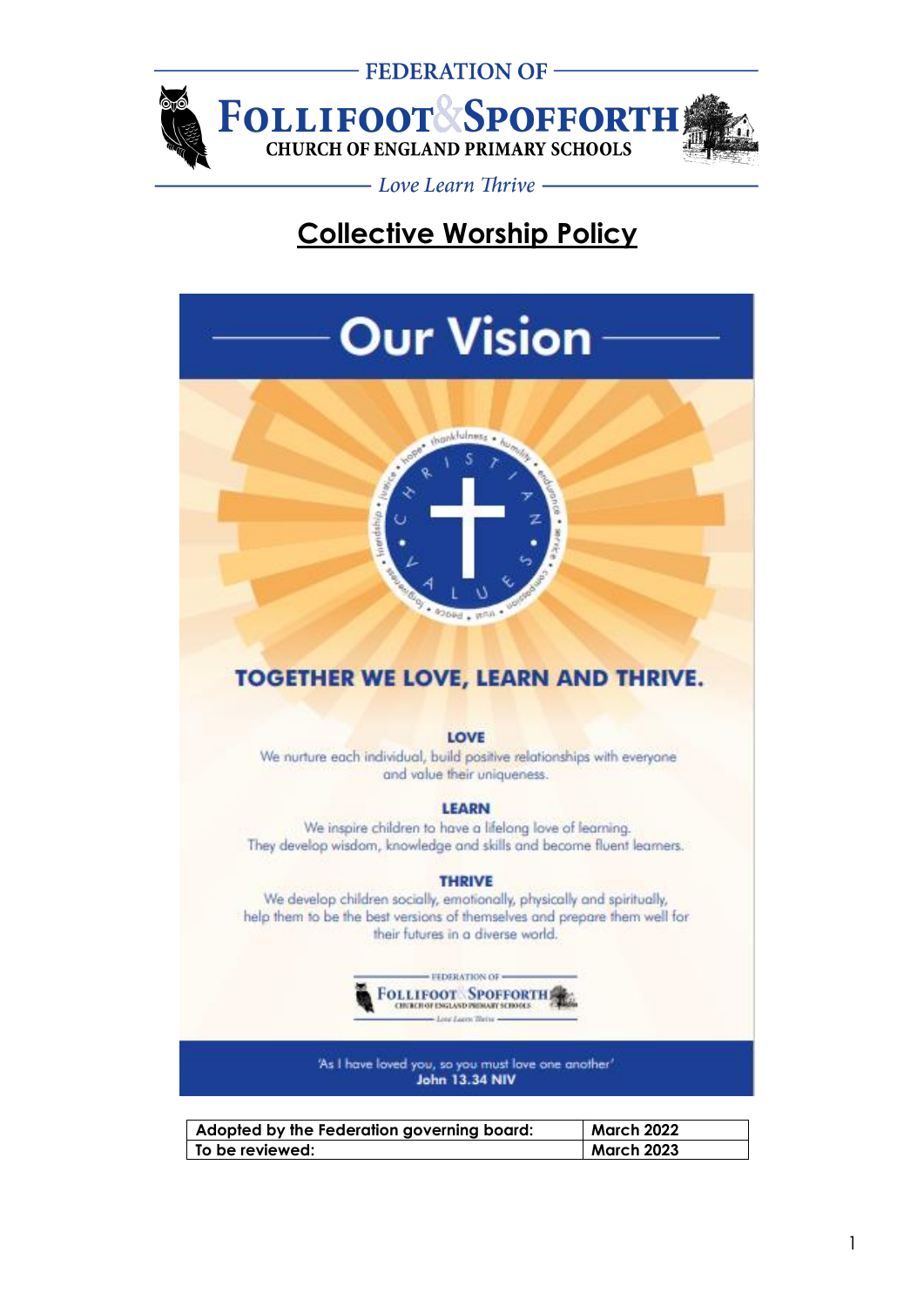#### **Introduction**

Through collective worship, we provide children with the daily opportunity to encounter God's **love** and reflect on how they can "*love others as they love themselves*" (Matthew 22:39).

Children **learn** the importance of Christian values (thankfulness, humility, endurance, service, compassion, trust, peace, forgiveness, friendship, justice and hope) through the teachings of the bible as well as stories from other cultures and faiths.

In our Federation, we are passionate about empowering children to **thrive** and helping them become the best they can be. Collective worship is a time where children and adults are encouraged to reflect upon their moral and social conduct, improve their self-awareness and develop their spirituality.

Our daily act of collective worship is a special and distinctive time of our school day. Our school is an educational community not a faith community. Therefore we do not celebrate corporate worship which assumes a group of believers but collective worship which means we gather together and provide the opportunity for worship to take place but do not assume participants will have any particular beliefs or are required to make a response. Worship gives us the opportunity to look within and beyond ourselves, and some of us might encounter God.

Collective worship should be **Inclusive, Invitational and Inspiring**, as detailed in the 'Collective Worship Statement of Entitlement and Expectation' (March 2021).

#### • **Inclusive**

Worship should be inclusive of, and fully accessible to, all so that everyone feels able to contribute and gain whatever their personal commitment is. We appreciate that the children in our school come from many diverse families with different faith backgrounds as well as those with no faith background. It is therefore important that our worship meets the children where they are on their spiritual journey. We believe that children should be active participants in worship times, rather than spectators. Therefore, children should be encouraged to lead, engage and share in our worships times together.

#### • **Invitational**

In our school, staff consistently use invitational language to ensure all children understand that it is their choice as to how they engage in collective worship (see Appendix A). Worship should provide an opportunity for children to engage as much they wish to, therefore children will respond in different ways and there is no set expectation from teachers as to what they should 'do'. Prayer is always accompanied by the option to reflect and children are encouraged to recognise that reflection and meditation is beneficial for all people, and not restricted to faith communities.

#### • **Inspirational**

Collective worship should encourage children to reflect on their behaviour, transform their thinking and motivate them into action. It should inspire children to not only explore ideas about faith and philosophy, but also to think about how they can positively impact their community and the wider world.

#### **Our Aims and Objectives**

Collective worship in our school will do the following:

• Uphold our Vision of 'Love, Learn and Thrive', reflect on Christian values and develop virtues such as resilience, determination and creativity that will develop character and contribute to academic progress.

• Help pupils and adults to appreciate the relevance of faith in today's world by encountering the teachings of Jesus and the Bible.

• Offer the opportunity, without obligation, for all pupils and adults to grow spiritually and explore their own beliefs through experiences of prayer, stillness, worship and reflection.

• Enable all pupils and adults to appreciate that Christians worship in different ways, for example using music, silence, story, prayer, reflection.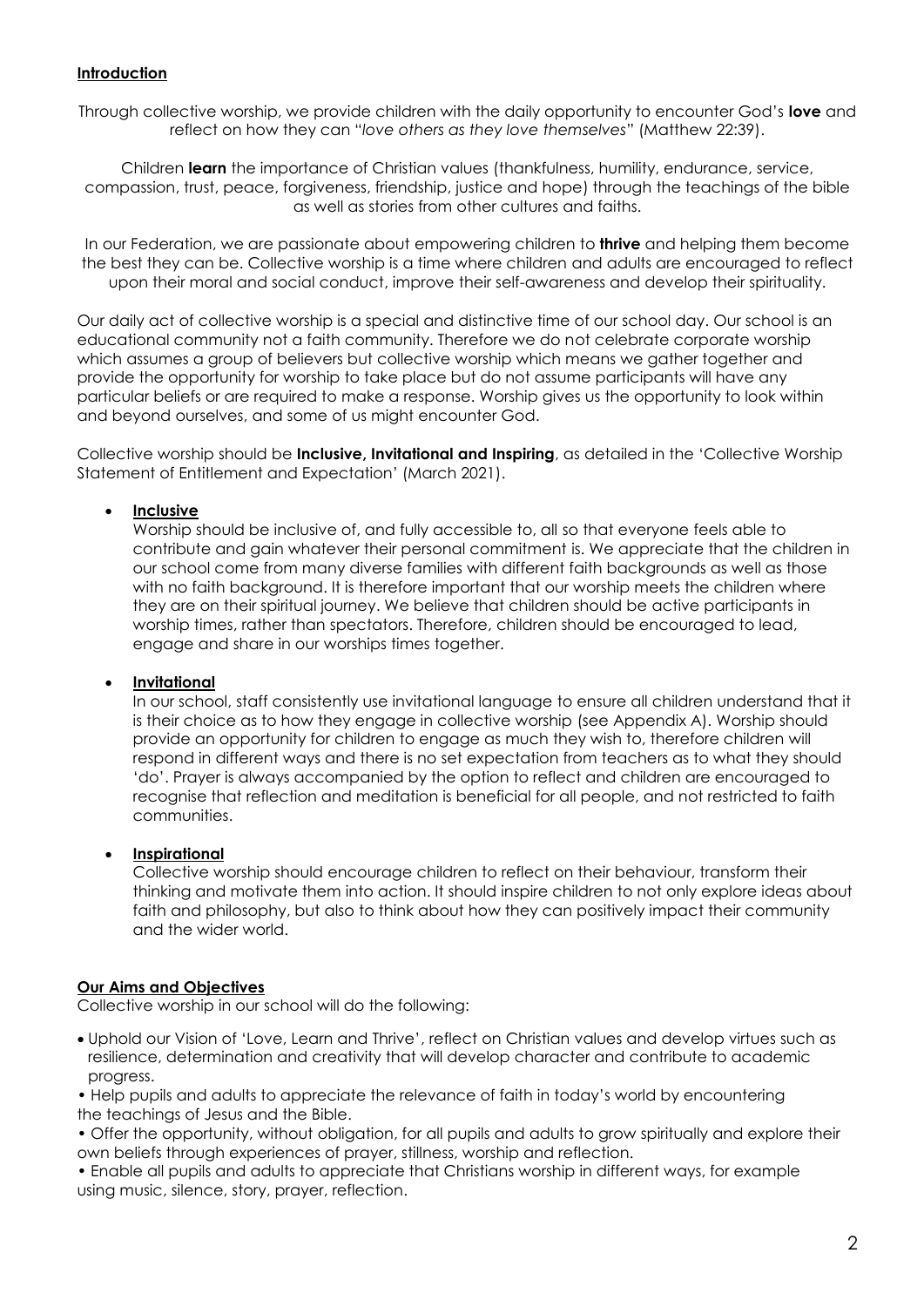• Enable pupils to develop skills through engaging in the planning, leading and evaluation of collective worship in ways that lead to improving practice.

#### **Legal Framework**

The School Standards and Framework Act 1998 (Section 70 and Schedule 20) requires:

• All registered pupils (apart from those whose parents exercise the right to withdrawal) must on "each school day take part in an act of Collective Worship." This is also the case in schools without a religious character.

• The daily act of Collective Worship should be conducted in accordance with the provisions of the Trust Deed of the school and the Ethos Statement in the Instrument of Government or, where it is not stated within the Trust Deed, should be consistent with the beliefs and practices of the Church of England.

• For Collective Worship, pupils can be grouped in various ways: as a whole school, according to age, or in groups (or a combination of groups) used by the school at other times. Pupils cannot be put into specific groups just for Collective Worship.

• The daily act of Collective Worship will normally take place on the school premises. Schools are, however, permitted to hold their acts of Collective Worship elsewhere, (e.g. the local parish church) on special occasions.

• The provisions of the 1988 Education Act concerning 'determination' (section 12) and 'wholly or mainly of a broadly Christian character' (section 7) do not apply to schools with a religious character.

• Responsibility for the oversight of Collective Worship rests with the governors in consultation with the headteacher. Foundation governors have a particular responsibility to ensure that the character or foundation of the school is reflected in Collective Worship.

#### **Parents' Right of Withdrawal**

Parents understand that they have a legal right to withdraw children from collective worship if they wish to do so.

#### **Organisation of Collective Worship**

All children should take part in an act of worship each day. Opportunities for worship are currently organised as follows:

| <b>Follifoot School</b> |              |                     |                     |
|-------------------------|--------------|---------------------|---------------------|
| Time                    | Grouping     | Place               | Leader              |
| Monday                  | Whole School | <b>Village Hall</b> | <b>Head Teacher</b> |
| Tuesday                 | Class        | Classrooms          | Class teachers      |
| Wednesday               | Class        | Classrooms          | Class teachers      |
| Thursday                | Class        | Classrooms          | Class teachers      |
| Friday                  | Whole School | Village Hall        | <b>Head Teacher</b> |

| <b>Spofforth School</b> |              |            |               |
|-------------------------|--------------|------------|---------------|
| <b>Time</b>             | Grouping     | Place      | Leader        |
| Monday                  | Class        | Classrooms | Class teacher |
| Tuesday                 | Whole School | Hall       | Head teacher  |
| Wednesday               | Class        | Classrooms | Class teacher |
| Thursday                | Whole School | Hall       | Head teacher  |
| Friday                  | Class        | Classrooms | Class teacher |

Worship time will normally be around 20-30 minutes in length. This may be varied to suit the age of children.

On special occasions throughout the liturgical year (e.g. Christmas, Easter) our acts of worship may be held off the school premises at our local church. Volunteers from the church community (including Reverend Barbara) visit school each half term as part of the 'Open the Book' initiative to lead collective worship for the whole school and bring a bible story to life through drama.

#### **Worship Rhythm**

We understand the importance of making collective worship distinctive from the rest of the school day. To aid this our worship times follow a recognisable rhythm that can be used in whole school worship and classroom worship (see Appendix A). Teachers use consistent language and verbal cues so that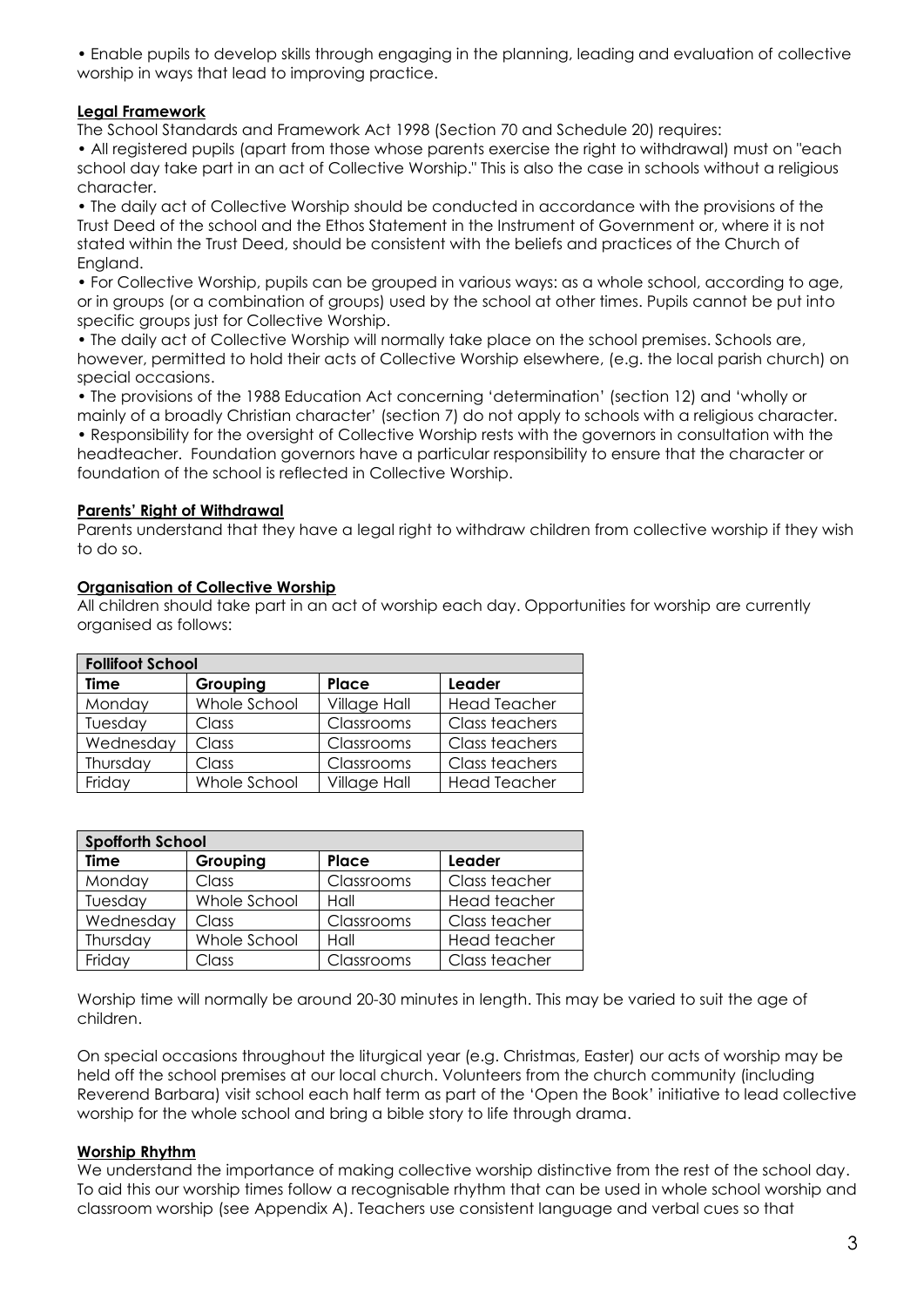children will be able to discern collective worship from other times during the day. A candle is lit to signify the start of our worship time and music may be used in the background to give a sense of 'crossing the threshold' into a special time. Worship always provides a time for reflection and gives children the opportunity to respond in their own way, regardless of their beliefs or ideas about faith. Collective worship times should follow a pattern of:

- Gathering (welcome, light a candle, visual)
- Engaging (main content)
- Responding (prayer pebbles, discussion)
- Sending (blow out candle, prayer chant altogether)

This is reinforced by our use of the windows, mirrors and doors symbols to help children recognise the format and also support children when they are leading or planning collective worship.

The focus of our collective worship times is planned by the Collective Worship co-ordinator and resources are provided to ensure that all children have access to the same quality of experience. We use resources such as 'Roots and Fruits', 'Picture News' and also incorporate thoughts for the day that are linked to the Values for Life scheme. Please see **Appendix B** for an example of our collective worship rota in a typical half term and **Appendix C** for an example of the resources used in a typical collective worship time. During key seasons throughout the liturgical year, we also use the 'Rhythm of Life' resources from the Diocese of Leeds.

#### **Monitoring of Collective Worship**

The Senior Leader (Alexandra Ward) is the Collective Worship Co-ordinator across the Federation of Follifoot and Spofforth schools. Their role is as follows:

- To ensure the legal requirements are fulfilled.
- To co-ordinate the provision of a daily act of collective worship.
- To monitor and evaluate the perceptions and feelings of children and staff about the provision.
- To regularly evaluate the acts of worship in the school.
- To support staff and other providers.
- To organise and maintain resources for worship.
- To keep up to date on worship issues.

The Collective Worship Co-ordinator routinely monitors collective worship throughout the school year and evaluates how this should evolve and improve. This process involves pupil interviews, observations of worship and feedback from staff. Governors also support the evaluation of worship also as part of the annual monitoring and evaluation schedule.

#### **Pupils leading Collective Worship**

Across our federation, children are encouraged to take part in planning and leading collective worship. Currently this includes helping to set up the space in preparation for worship, choosing songs, reading bible verses or liturgical words of welcome, as a well as writing and reading prayers. To develop this further, the collective worship coordinator plans to set up a 'worship council' of 6-8 pupils, who will take responsibility for leading whole school worship one a half term in the first instance. They will work closely with the collective worship coordinator to learn how to plan inspiring and impactful worship times, modelling the windows, mirrors and doors approach.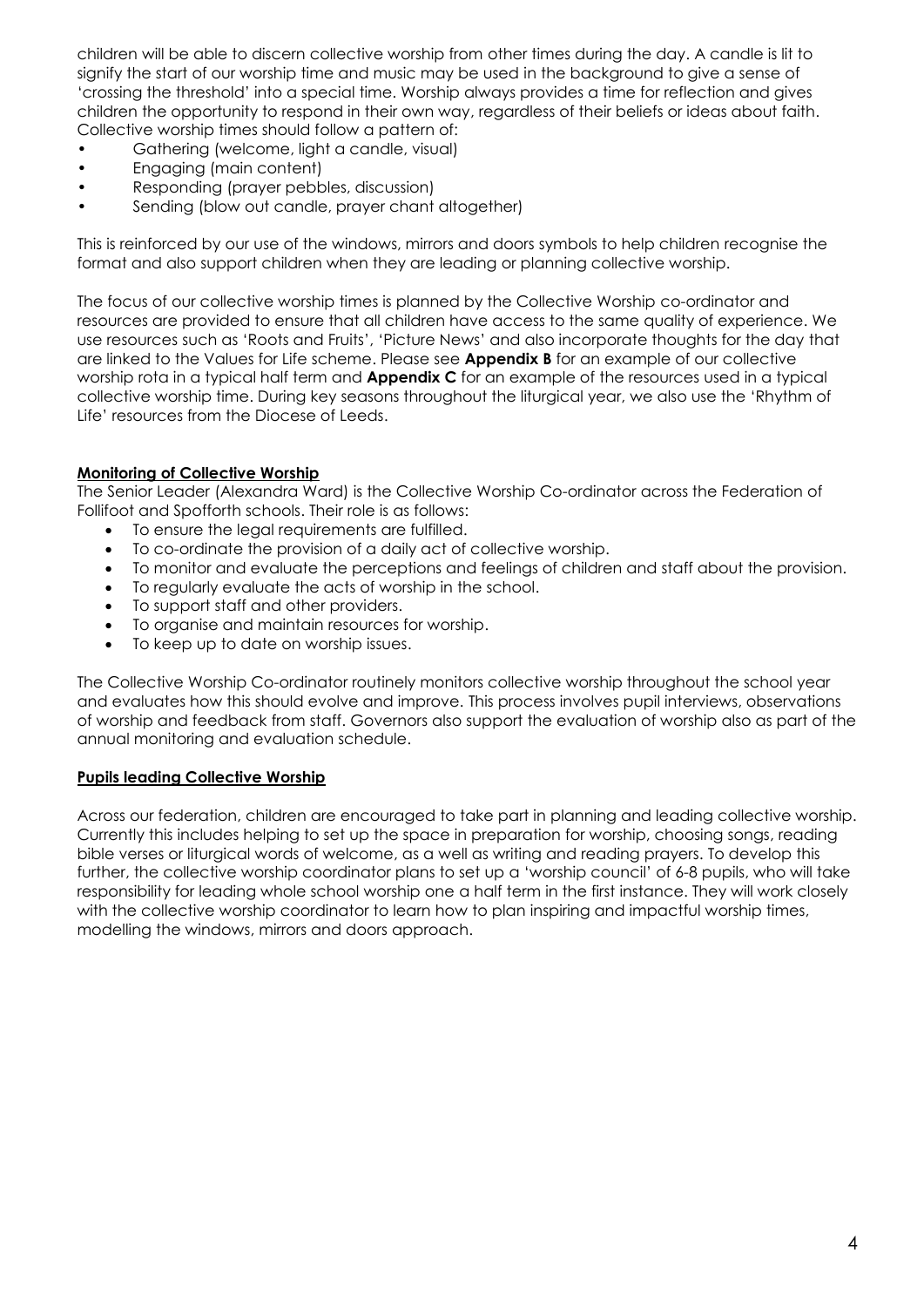# **Appendix A - Collective Worship Rhythm**

| Welcoming - Sit                         | Think of a way the children could sit that encourages community and                                                                                                                                                                                                                                                           |
|-----------------------------------------|-------------------------------------------------------------------------------------------------------------------------------------------------------------------------------------------------------------------------------------------------------------------------------------------------------------------------------|
| together                                | 'togetherness'. This could be on the floor in a circle (including adult), a                                                                                                                                                                                                                                                   |
|                                         | semi-circle, square, round a table etc.                                                                                                                                                                                                                                                                                       |
| Light candle                            | Light a candle to signify the start of your worship time together.<br>Choose from the following to help set the tone of worship:                                                                                                                                                                                              |
|                                         | 'We look at the bible to remind us of God the Father. We look at the cross to                                                                                                                                                                                                                                                 |
|                                         | remind us of God the Son. We light the candle to remind us of God the Holy                                                                                                                                                                                                                                                    |
|                                         | Spirit'                                                                                                                                                                                                                                                                                                                       |
|                                         | 'Light is central to Christian life. As the candle burns away the thoughts and                                                                                                                                                                                                                                                |
|                                         | prayers from our worship burn before God.'<br>Optional. This could be used at this point to open the time of worship or                                                                                                                                                                                                       |
| Sung worship                            | included in the reflection time.                                                                                                                                                                                                                                                                                              |
| Theme/Focus                             | This could be:                                                                                                                                                                                                                                                                                                                |
|                                         | - A thought for the day                                                                                                                                                                                                                                                                                                       |
|                                         | a picture with a deeper meaning (e.g. a storm - discuss the 'storms of                                                                                                                                                                                                                                                        |
|                                         | life' and what they do when they find life difficult; does this remind you of a<br>story in the bible?)                                                                                                                                                                                                                       |
|                                         | a philosophical question (e.g. how many times should you forgive<br>someone? Is there a limit?)                                                                                                                                                                                                                               |
|                                         | a bible verse or bible story                                                                                                                                                                                                                                                                                                  |
|                                         | a short story with a message relating to Christian values                                                                                                                                                                                                                                                                     |
| Prayer and/or                           | Children should have the opportunity to reflect on how this might influence                                                                                                                                                                                                                                                   |
| Reflection time                         | their day to day lives. Facilitate a moment of spirituality, encouraging them to<br>connect with themselves, others, the world and God. Ideas include:                                                                                                                                                                        |
|                                         | You may wish to use the 'prayer pebbles' so that children have<br>$\overline{\phantom{0}}$<br>something sensory to focus on.                                                                                                                                                                                                  |
|                                         | Children can contribute to the reflection area during this time by writing<br>prayers or drawings to symbolise their reflections. They could also add to<br>their reflection journals to make notes on how the worship has impacted<br>them, considering how they might think/feel/act differently because of<br>the worship. |
|                                         | Practising stillness and contemplation                                                                                                                                                                                                                                                                                        |
|                                         | Give children the opportunity to share what they have been reflecting<br>on/praying about if they want to.                                                                                                                                                                                                                    |
|                                         | During this time, suitable music can be played in the background (perhaps a<br>song that links to the theme, a worship song or instrumental music to set the<br>tone).                                                                                                                                                        |
| Say a<br>prayer/blessing                | At the end of worship when leading prayer the following words or similar can<br>be used to help the children understand the invitational ethos of our worship:                                                                                                                                                                |
| together                                | 'Prayer is a special time when people talk to God. For me it is a quiet and<br>peaceful time. I am now going to say a prayer. If you would like to make it your<br>prayer you can join me and say amen at the end.'                                                                                                           |
|                                         | Choose a prayer or blessing to say together from the selection provided<br>or leader/child can say their own spontaneous prayer.                                                                                                                                                                                              |
| Symbolise the<br>end of worship<br>time | Choose a child to blow out the candle to signify the end of your worship<br>time together.                                                                                                                                                                                                                                    |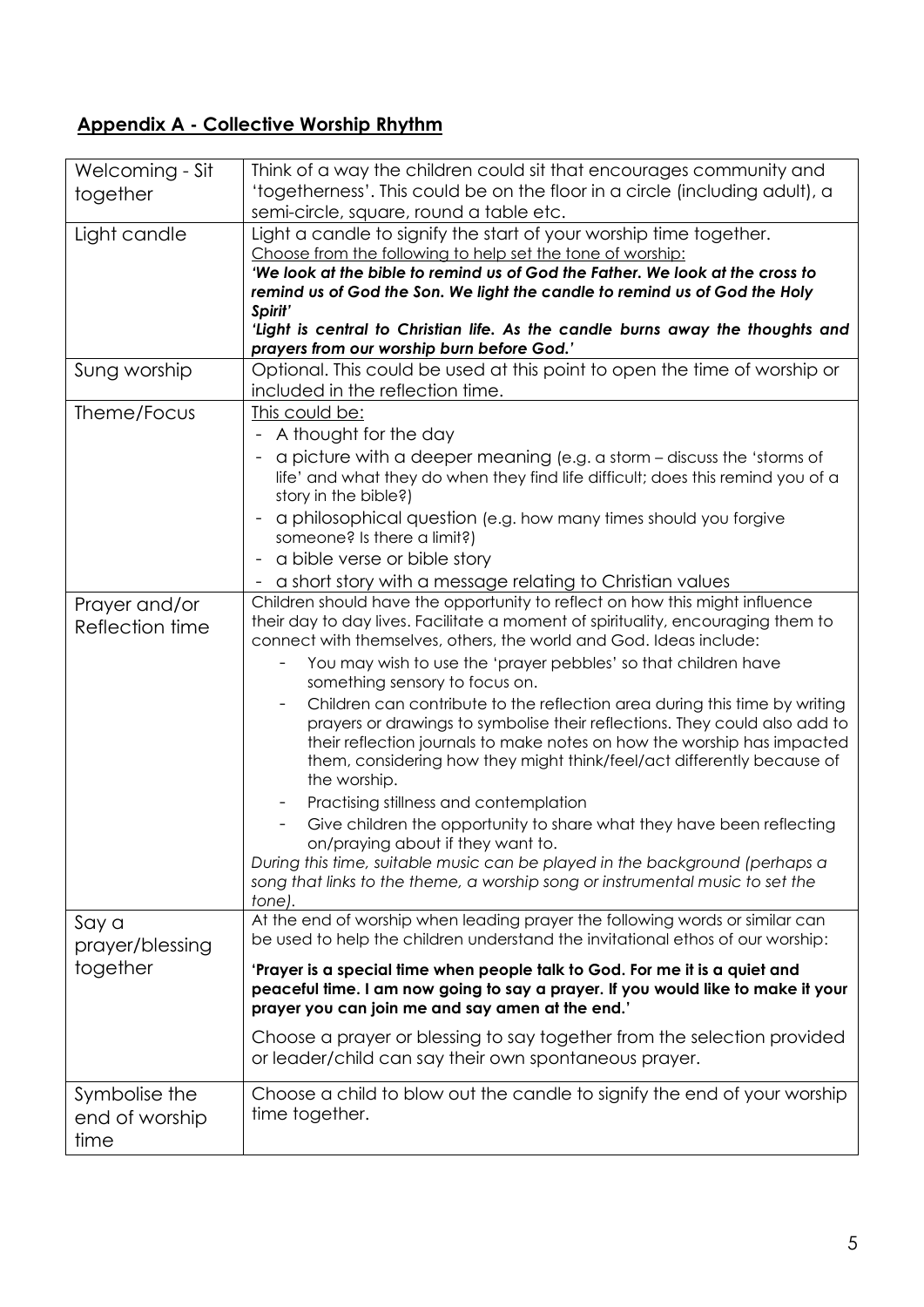# **(Appendix A continued)**

Selection of blessings

**Call:** This is the day that the Lord has made.

**Response:** We will rejoice and be glad in it.

# **Call:**

May the grace of our Lord Jesus Christ, the love of God and the fellowship of the Holy Spirit be with you always.

# **Response:**

And also with you.

# **Call:**

May the Lord bless you and keep you; may the Lord make his face shine upon you and be gracious to you; May the Lord turn his face toward you and give you peace.

# **Response:**

And give you peace.

Christ with me, Christ before me, Christ behind me, Christ in me.

God is love all the time, All the time, God is love.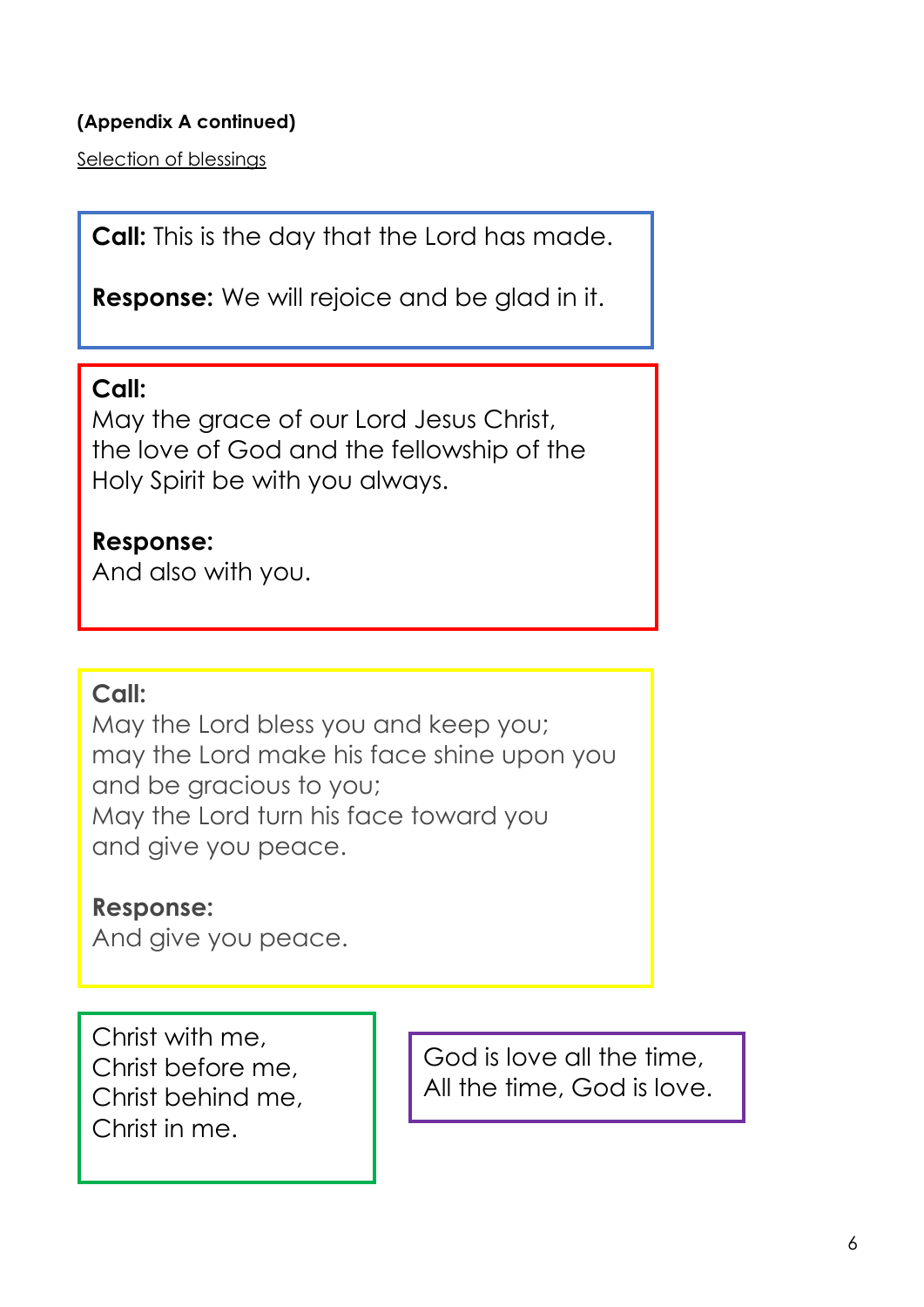| FEDERATION OF | SPOFFORTH<br><b>URCH OF ENGLAND PRIMARY SCHO</b><br><b>DLLIFOOT</b> | hi Thi<br>we Lea |
|---------------|---------------------------------------------------------------------|------------------|
|               |                                                                     |                  |

| l                                              |
|------------------------------------------------|
|                                                |
|                                                |
|                                                |
|                                                |
| i                                              |
|                                                |
|                                                |
|                                                |
|                                                |
| l                                              |
|                                                |
|                                                |
|                                                |
|                                                |
|                                                |
|                                                |
|                                                |
| ĺ                                              |
| i                                              |
|                                                |
| $\overline{\phantom{a}}$                       |
| I                                              |
| Ì                                              |
|                                                |
|                                                |
|                                                |
|                                                |
|                                                |
|                                                |
|                                                |
|                                                |
| <b>Service Service Service Service Service</b> |
|                                                |
|                                                |
|                                                |
|                                                |
|                                                |
|                                                |
|                                                |
|                                                |

| Spottorth        |                                                     |                             | Theme – Friendship             |                         | BV - Mutual Respect         |
|------------------|-----------------------------------------------------|-----------------------------|--------------------------------|-------------------------|-----------------------------|
| <b>Week</b>      | Monday                                              | Tuesday (HT                 | Wednesday                      | Thursday (HT)           | Friday                      |
| <b>BuruunG</b>   | Thought for the Day $^\ast$                         | Values for Life             | Roots & Fruits***              | <b>Sharing assembly</b> | Picture News / Roots        |
|                  |                                                     |                             |                                |                         | and Fruits follow up        |
| 511              | Treat others the way you want                       | Respect - how this must be  | Friendship: Sticking together  | stars of the week and   |                             |
| September        | to be treated."                                     | shown in school and in our  | [pages 97-99]                  | sharing/singing         |                             |
|                  | oould use at some other point in the week           | communities                 |                                |                         |                             |
| 13 <sup>th</sup> | 'A real friend is one who walks                     | Friendship in good and bad  | Friendship: Encouraging one    | stars of the week and   |                             |
| September        | in when the rest of the world<br>walks out'         | times                       | another (pages 100-102)        | sharing/singing         |                             |
| 20th             | David and Jonathan                                  | Friends again               | Friendship: Supporting one     | stars of the week and   |                             |
| September        | $(1$ Samuel $18:1$                                  |                             | another (pages 103-105)        | sharing/singing         |                             |
| $27$ th          | Choose your friends with                            | eatest<br>Friendship the gr | Friendship: Making time for    | stars of the week and   |                             |
| September        | caution, plan your future with                      | treasure                    | each other (pages 106-108)     | sharing/singing         |                             |
|                  | purpose, and frame your life                        |                             |                                |                         |                             |
|                  | with faith."                                        |                             |                                |                         | TBC - Alex will email these |
| €                | "And let us consider how we                         | Friends in trouble          | Courage: encouraging           | stars of the week and   | out on weekly basis         |
| October          | may spur one another on                             |                             | others (pages 66-69 end of     | sharing/singing         |                             |
|                  | toward love and good                                |                             | BE)                            |                         |                             |
|                  | another" (Hebrews 10:24-25)<br>deedsencouraging one |                             |                                |                         |                             |
| 11m              | "If you have to choose                              | Trusting and respecting our | Friendship: Learning to Listen | Stars of the week and   |                             |
| October          | between being kind and being                        | friends                     | $[page:109-111]$               | sharing/singing         |                             |
|                  | right, choose to be kind, and                       |                             |                                |                         |                             |
|                  | you will always be right."                          |                             |                                |                         |                             |
| $\frac{25}{2}$   | Don't walk behind me; I may                         | Friendship to strangers-    | Friendship: Knowing God's      | Stars of the week and   |                             |
| October          | not lead. Don't walk in front of                    | acts of giving - Harvest    | presence (pages 112-114)       | sharing/singing         |                             |
|                  | me; I may not follow. Just walk                     | ŧ                           |                                |                         |                             |
|                  | beside me and be my friend."                        |                             |                                |                         |                             |

# **Appendix B – Example of Collective Worship rota**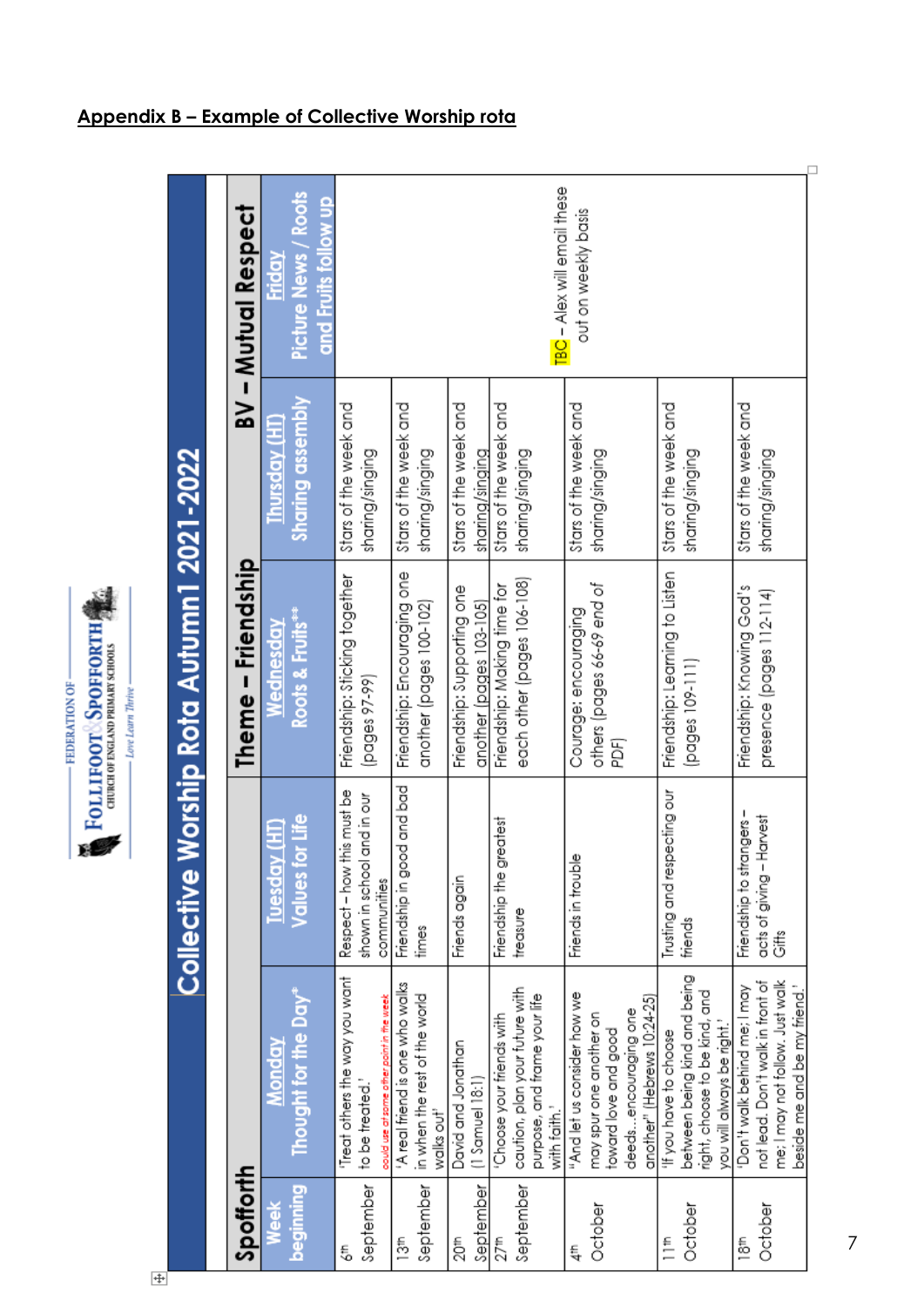# FOLLTOOT SPONSORTH  $\mathbf{F}$ **ERIENOSHIP**





### **Appendix C – example of powerpoint used in Collective Worship**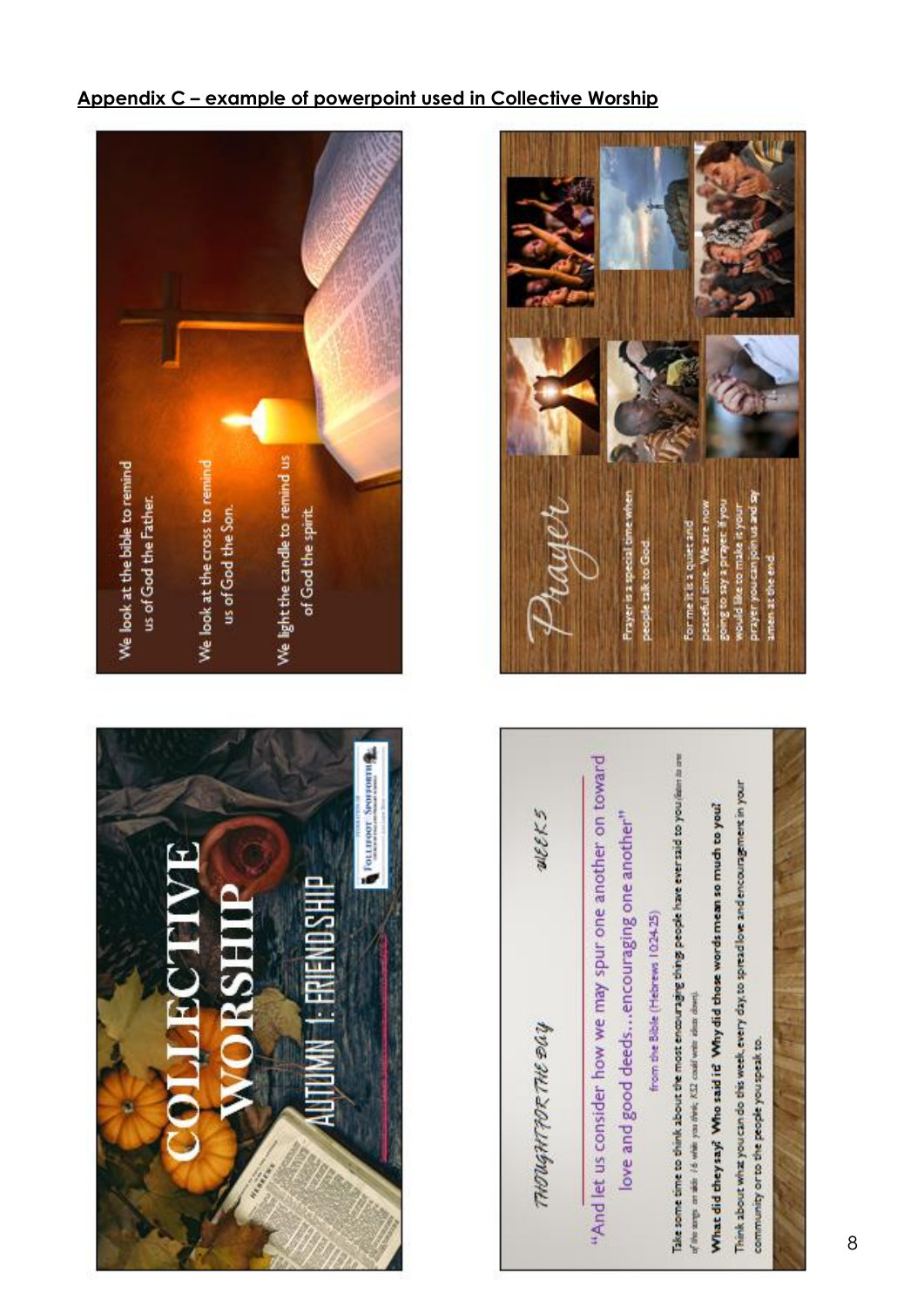#### **TO BE UPDATED IN MARCH 2022 FOLLOWING CW TRAINING**

| <b>Collective Worship Observation Checklist Other Adults</b> |  |
|--------------------------------------------------------------|--|
|                                                              |  |
| Worship delivered by                                         |  |
| $\text{Role} \underline{\hspace{2cm}}$                       |  |
| <b>Theme</b>                                                 |  |
| Age range of pupils                                          |  |
| Delivered to Whole school<br>Class                           |  |
| Group (please specify)                                       |  |
| Quality of material / content                                |  |
|                                                              |  |

Relevance of material to recipients

Engagement with pupils / staff

Inclusivity

Distinctiveness (ethos) / Anglican tradition